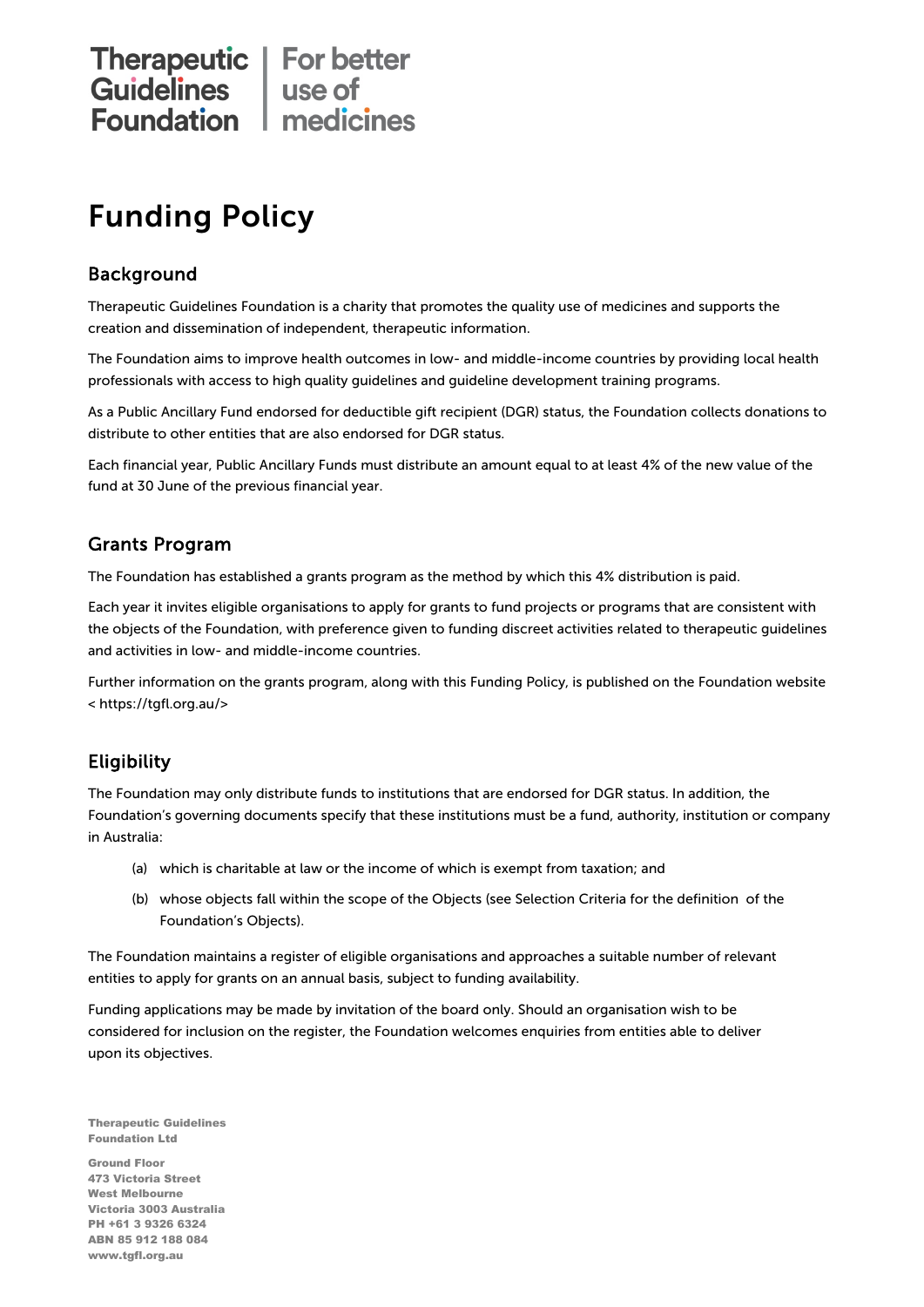#### Selection Criteria

The selection criteria for project and program grants are the Objects of the Foundation:

Objects means the advancement of health care, treatment and/or medical knowledge through research, education and/or creation or dissemination of information, including the pursuit of such objects through association or cooperation with any other body, and includes the Principal Objects, provided always that such objects are charitable at law.

Principal Objects means the creation and/or distribution of therapeutic information independently of commercial interests which is evidence based and which promotes the quality use of medicines, diagnostics and other therapies.

Projects or programs that continue to have an impact beyond the period of the grant are highly regarded, as are applications that demonstrate an ability to evaluate outcomes against objectives.

## Funding Principles

Applicants are asked to note the following funding principles that have been established by the Foundation:

- Preference is given to funding discreet activities related to therapeutic guidelines that occur in low- and middle-income countries.
- Airfares may be funded for people in-country or from low- and middle-income countries to attend an event, but they are generally not supported for people travelling from Australia or other high income countries.

#### Application and Assessment Process

The scope and extent of funding available changes from year-to-year, so the Foundation selects particular organisations to apply for grants that deliver either short projects or longer programs that meet the selection criteria and are consistent with the Foundation's current focus.

Grant application documentation is provided to those who are invited to apply. The Foundation Company Secretary coordinates the application process and ensures that applications receive timely consideration and assessment by the Board.

The minimum amount established for grant applications is \$2,500, with the maximum amount dependent on the funding available and outcomes required. In all cases, the level and duration of funding needs to be justified by the applicant.

Applications are assessed by the Foundation Board of Directors according to the selection criteria, the requirements of the proposal, costs associated with planned activities, value for money, and proposed outcomes.

#### Funding Agreements

Successful applicants are required to execute a funding agreement and funds are only provided when applicants have complied with all requirements, and terms and conditions outlined in those agreements. Every effort is made to make agreements for small grants as simple and straightforward as possible.

Applicants are asked to note that the procurement of public liability insurance is a condition of funding.

Quarterly progress reports on the use of the grant, the purposes for which it has been spent and the outcomes will be required. Future payments for multi-year grants are subject to satisfactory progress and reporting.

The recognition of relevant intellectual property ownership will be incorporated into the funding agreement.